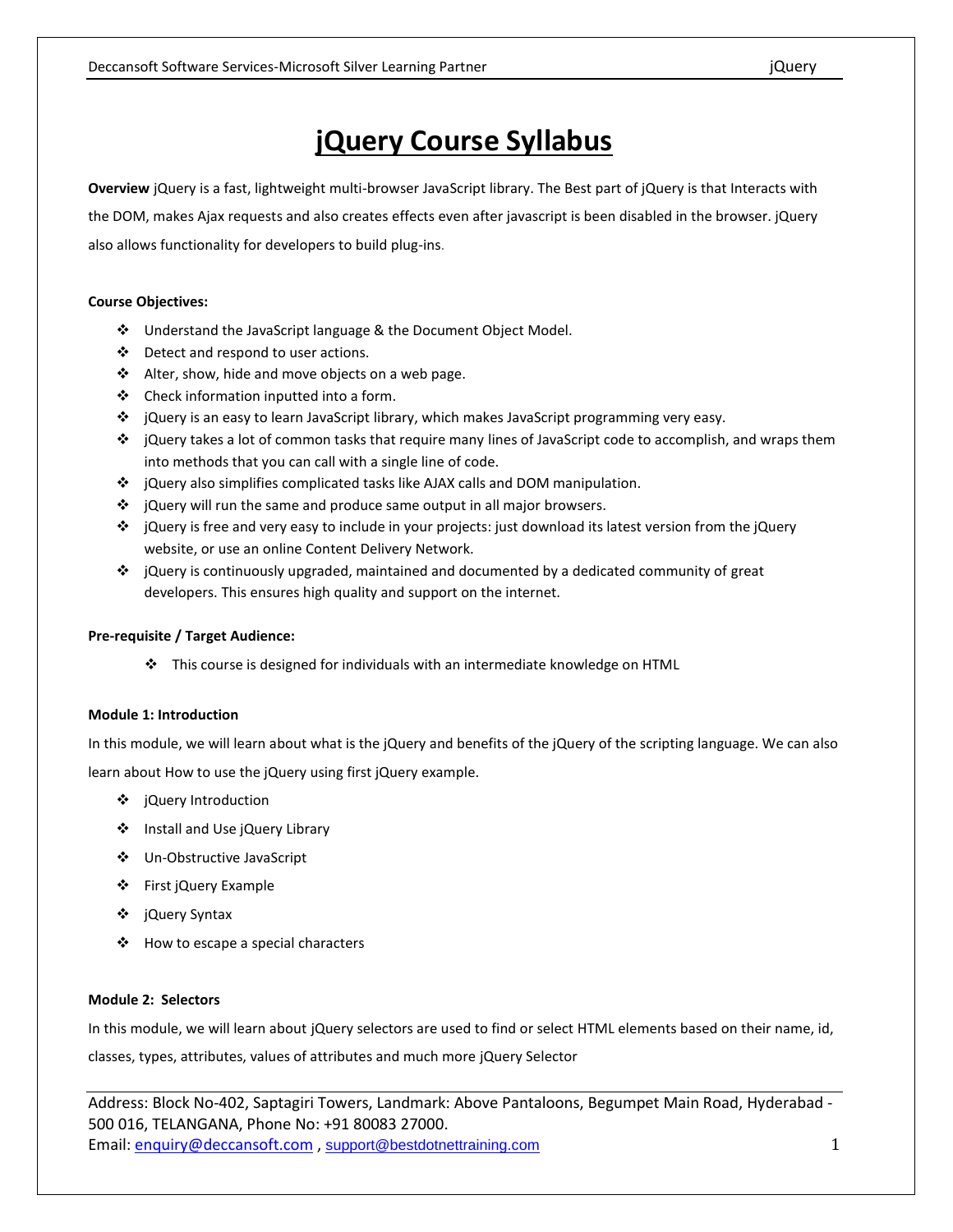Basic Selectors

#### **Module 3: Traversal**

In this module, we will learn about jQuery traversing, traversing are used to find or select HTML elements based on their relation to other elements. Start with one selection and move through that selection until you reach the elements you desire.

❖ Traversal Functions

#### **Module 4: HTML Manipulation**

In this module, we will learn all of the methods in this section manipulate the DOM in some manner. A few of them simply change one of the attributes of an element, while others set an element's style properties.

- ❖ Getting Setting values from elements
- Handling attributes
- ❖ Inserting New elements
- Deleting/Removing elements
- ❖ CSS manipulations
- Dimensions
- Positioning

#### **Module 5: Effects**

In this module, the jQuery library provides several techniques for adding animation to a web page. These include simple, standard animations that are frequently used, and the ability to craft sophisticated custom effects.

- ❖ Showing/Hiding elements
- ❖ Sliding elements
- Fading elements
- Deleting animation elements
- ❖ Custom animation

## **Module 6: Events**

In this module, we will learn about jQuery events, these methods are used to register behaviours to take effect when the user interacts with the browser, and to further manipulate those registered behaviours.

❖ Working with Events

Address: Block No-402, Saptagiri Towers, Landmark: Above Pantaloons, Begumpet Main Road, Hyderabad - 500 016, TELANGANA, Phone No: +91 80083 27000. Email:  $\frac{$ \_1}{2} enquiry@deccansoft.com , support@bestdotnettraining.com 2